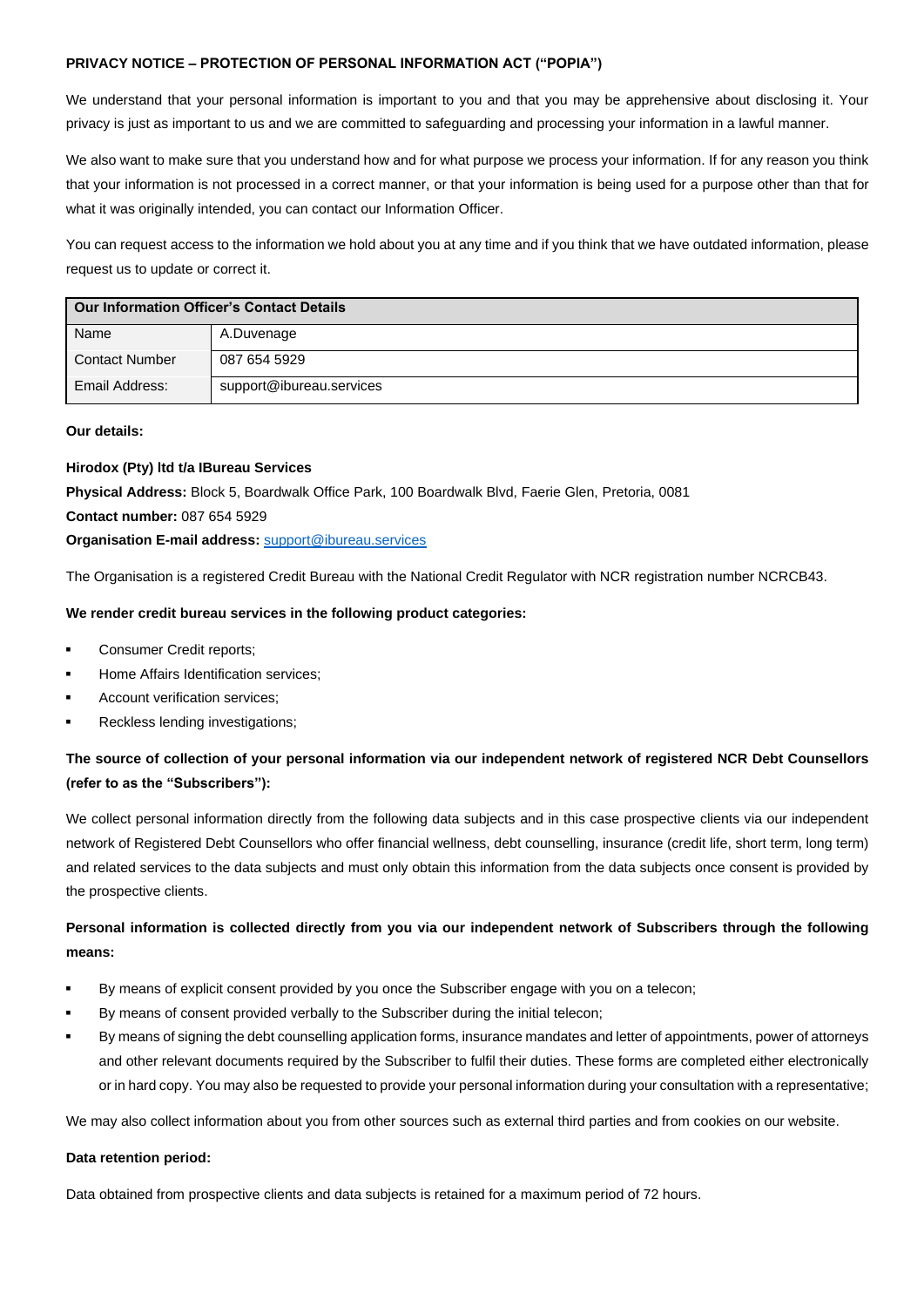#### **Law authorising or requiring collecting of the personal information:**

As a registered NCR Credit Bureau, we are obligated in terms of the following legislation to collect your personal information insofar as it relates to the rendering of the relevant financial services to you:

- National Credit Act 34 of 2005;
- Financial Advisory and Intermediaries Services Act 37 of 2002;
- Insurance Act 18 of 2017:
- Short-Term Insurance Act 53 of 1998;
- Long-Term Insurance Act 52 of 1998;

#### **Purpose for Processing your Information:**

We collect, hold, use and disclose your personal information mainly to provide you with access to the services and products that we provide. We will only process your information for a purpose you would reasonably expect, including:

- Complying with the obligations contained in the contract concluded between yourself and the Debt Counsellor. These services include debt counselling, credit repair services, reckless lending investigations, account verifications. Identity verifications, credit life and other insurance related offerings etc;
- On selling of consumer credit reports, home affairs information, account verification information and reckless lending reports;
- Providing you with advice products and services that suit your needs as requested;
- To verify your identity and to conduct credit reference searches;
- To issue, administer and manage your insurance policies;
- To process insurance claims and to take recovery action;
- To notify you of new products or developments that may be of interest to you;
- To confirm, verify and update your details;
- To comply with any legal and regulatory requirements;

Some of your information that we hold may include, your first and last name, id number, email address, a home, postal or other physical address, other contact information, your title, birth date, gender, occupation, past employment, residency status, all information pertaining to your credit obligations and credit score, existing insurance policies, information on whether you previously applied for debt counselling together with the status listed with the NCR, marital status, assets, liabilities and your banking details.

Some of the above information may be mandatory to provide within the context of the services requested by yourself.

Failing to provide compulsory information may lead to our organisation's inability to carry out the functions necessary to perform as an authorised financial services provider.

#### **Third parties and your personal information**

We may need to share your information to third parties provide advice, reports, analyses, products or services that you have requested. Where we share your information, we will take all precautions to ensure that the third party will treat your information with the same level of protection as required by us.

These third parties may include:

- Your employer (where applicable);
- The Compliance Officer of the organisation (where applicable);
- Analytics and search engine providers assisting in the enhancement of our websites;
- Information Technology and telecommunication service providers / specialists performing data storage, security, application processing, stakeholder communication, analytics, etc;
- Auditors of the Organisation;
- Employees of the Organisation;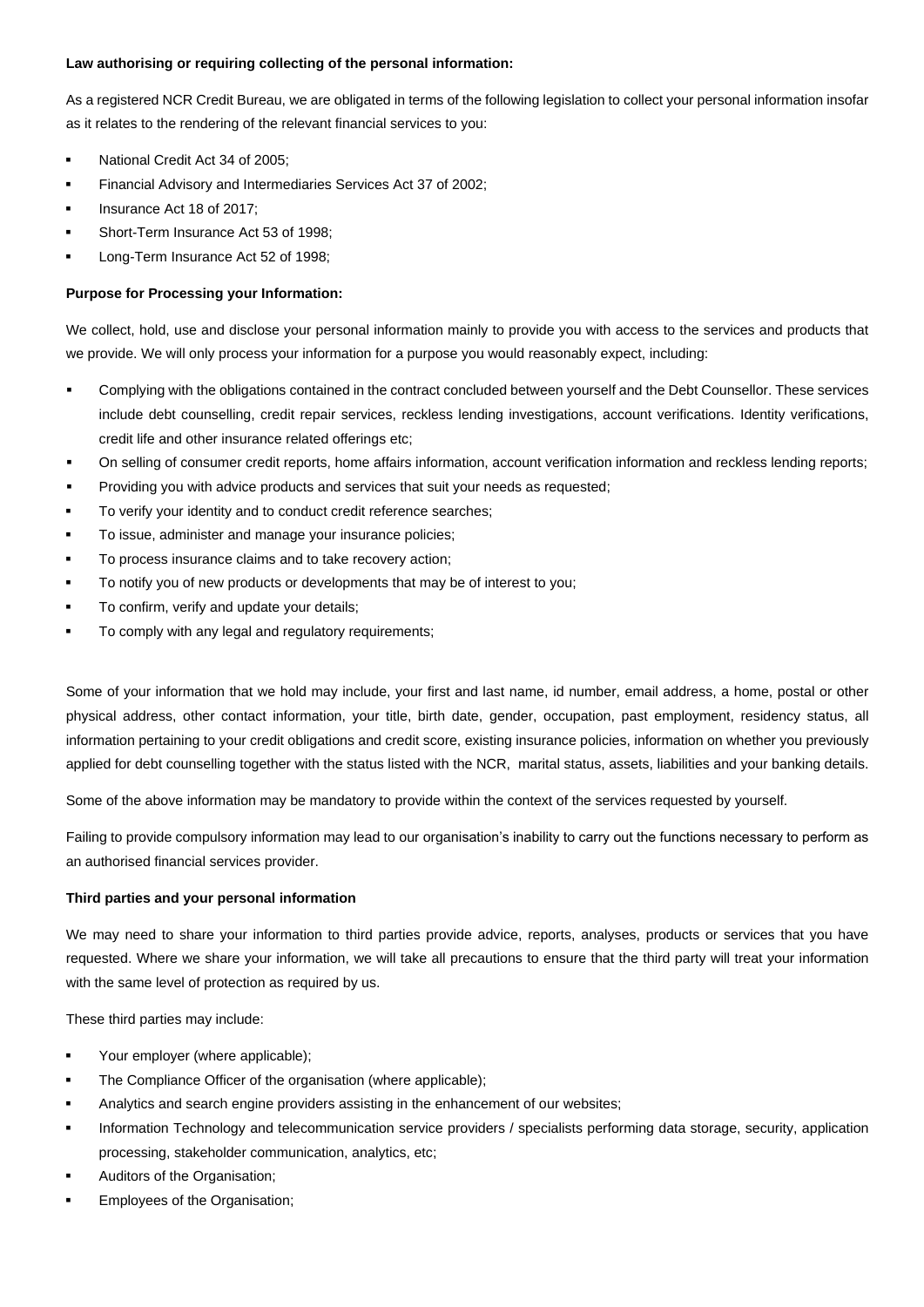- Regulatory or governmental authorities such as the National Credit Regulator, National Consumer Tribunal, Courts, Financial Sector Conduct Authority and the Prudential Authority;
- Your Creditors listed per your consumer credit report;
- The Organisation may share your information as part of its statutory and reporting obligations with:
	- Infussion Financial Services utilizing the Plan Pro system (Credit Life Insurance offering);
	- The Debt Counselling CRM platform (I-DOCS)
	- · The independent Debt Counsellors appointed operating system and Payment Distribution Agent

The Debt Counselling Operating systems (Finwise, Simplicity, Intuitive, Maximus)

Debt Counselling legal software (Legasys)

### **The Transfer of your personal information outside of the Republic of South Africa**

Your information may be hosted on servers managed by a third-party service provider, which may be located outside of South Africa. The third-party service providers are located in:

Ireland and other AWS regions

We confirm that the level of protection afforded to your personal information by that third country or international organisation is equal to the protection afforded by the POPI Act.

#### **Complaints and objections**

As a data subject, you have the right to –

- Request that we confirm, free of charge, whether or not we hold personal information about you;
- Request that we provide you with a description of the personal information we hold about you, and to explain why and how it is being processed (Annexure A);
- Request that we consider your objections to the processing of your personal information;
- Lodge a complaint with the Information Regulator;
- Lodge a complaint with the Information Regulator;
- In the event that your personal information has not been processed in accordance with the POPI Act please email the Information office on details provided above;

#### **The Information Regulator**

If your personal information has not been processed in accordance with the POPI Act and the principles set out above, you have the right to lodge a complaint with the Information officer, details provided above, or alternatively the Information Regulator.

For further information regarding the complaints process, please visit the website of the Information Regulator, as indicated below.

Alternatively, you may contact the Information Regulator for further assistance:

The Information Regulator: Adv Pansy Tlakula

Physical Address: JD House, 27 Stiemens Street, Braamfontein, Johannesburg, 2001

Email: complaints.IR@justice.gov.za

Website: [https://www.justice.gov.za/inforeg/index.html](about:blank)